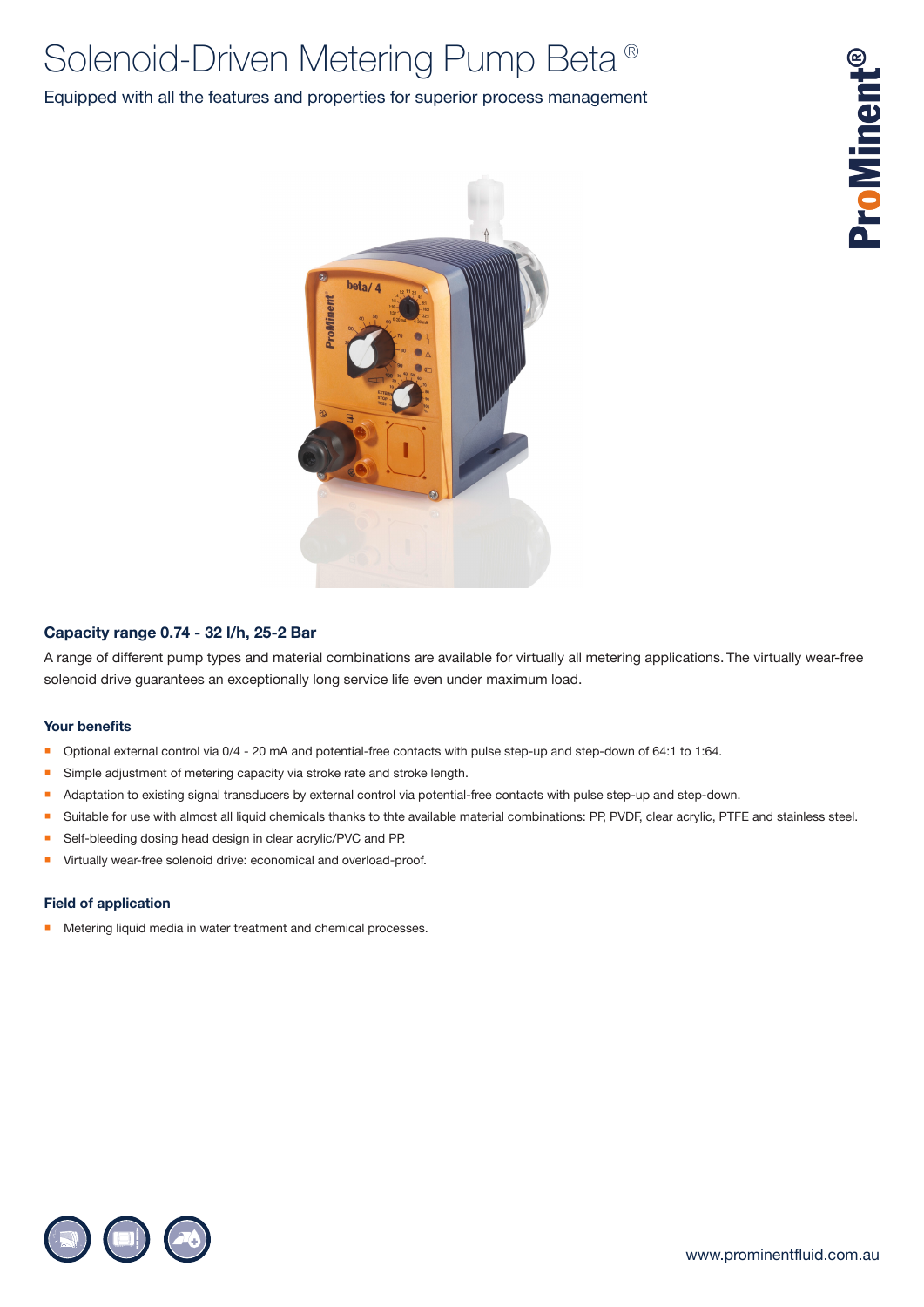# Solenoid-Driven Metering Pump Beta® Equipped with all the features and properties for superior process management

# **Technical Data**

| <b>Pump type</b>                                                     | Delivery rate at<br>max. back pressure |      |              | Delivery rate at medium<br>back pressure |      |              | <b>Stroke</b><br>rate | <b>Connection</b><br>size o⊘x i⊘ | <b>Suction</b><br>lift | <b>Shipping</b><br>weight |           |
|----------------------------------------------------------------------|----------------------------------------|------|--------------|------------------------------------------|------|--------------|-----------------------|----------------------------------|------------------------|---------------------------|-----------|
|                                                                      |                                        |      |              |                                          |      |              |                       |                                  |                        | PP, NP,<br>PV, TT         | <b>SS</b> |
|                                                                      | bar                                    | 1/h  | mV<br>stroke | bar                                      | 1/h  | mV<br>stroke | Strokes/<br>min       | mm                               | m WC                   | kg                        | kg        |
| Beta <sup>®</sup> b                                                  |                                        |      |              |                                          |      |              |                       |                                  |                        |                           |           |
| BT4b 1000***                                                         | 10                                     | 0.74 | 0.07         | 5.0                                      | 0.82 | 0.08         | 180                   | $6 \times 4$                     | $6.0**$                | 2.9                       | 3.6       |
| BT4b 1601***                                                         | 16                                     | 1.1  | 0.10         | 8.0                                      | 1.4  | 0.13         | 180                   | 6x4                              | $6.0**$                | 2.9                       | 3.6       |
| BT4b 1602***                                                         | 16                                     | 2.2  | 0.20         | 8.0                                      | 2.5  | 0.24         | 180                   | $6 \times 4$                     | $6.0^{\star\star}$     | 2.9                       | 3.6       |
| BT4b 1604***                                                         | 16                                     | 3.6  | 0.33         | 8.0                                      | 4.3  | 0.40         | 180                   | 6x4                              | $6.0**$                | 3.1                       | 3.9       |
| BT4b 0708***                                                         | $\overline{7}$                         | 7.1  | 0.66         | 3.5                                      | 8.4  | 0.78         | 180                   | $8 \times 5$                     | $6.0**$                | 3.1                       | 3.9       |
| BT4b 0413                                                            | $\overline{4}$                         | 12.3 | 1.14         | 2.0                                      | 14.2 | 1.31         | 180                   | $8 \times 5$                     | $3.0**$                | 3.1                       | 3.9       |
| BT4b 0220                                                            | $\overline{2}$                         | 19   | 1.76         | 1.0                                      | 20.9 | 1.94         | 180                   | $12 \times 9$                    | $2.0**$                | 3.3                       | 4.4       |
| <b>BT5b 2504</b>                                                     | 25                                     | 2.9  | 0.27         | 10.0                                     | 5    | 0.46         | 180                   | $8 \times 4***$                  | $6.0**$                | 4.5                       | 5.3       |
| <b>BT5b 1008</b>                                                     | 10                                     | 6.8  | 0.63         | 5.0                                      | 8.3  | 0.76         | 180                   | $8 \times 5$                     | $6.0**$                | 4.5                       | 5.3       |
| BT5b 0713                                                            | $\overline{7}$                         | 11   | 1.02         | 3.5                                      | 13.1 | 1.21         | 180                   | $8 \times 5$                     | $4.0**$                | 4.5                       | 5.3       |
| BT5b 0420                                                            | $\overline{4}$                         | 17.1 | 1.58         | 2.0                                      | 19.1 | 1.77         | 180                   | $12 \times 9$                    | $3.0**$                | 4.7                       | 5.8       |
| BT5b 0232                                                            | $\overline{2}$                         | 32   | 2.96         | 1.0                                      | 36.2 | 3.35         | 180                   | $12 \times 9$                    | $2.0**$                | 5.1                       | 6.6       |
| Beta® b metering pumps with self-bleeding dosing head without bypass |                                        |      |              |                                          |      |              |                       |                                  |                        |                           |           |
| BT4b 1602                                                            | 10                                     | 1.4  | 0.13         | 8.0                                      | 1.7  | 0.16         | 180                   | $6 \times 4$                     | $1.8**$                | 2.9                       |           |
| <b>BT4b 1604</b>                                                     | 10                                     | 2.7  | 0.25         | 8.0                                      | 3.6  | 0.33         | 180                   | $6 \times 4$                     | $1.8**$                | 3.1                       | -         |
| BT4b 0708                                                            | $\overline{7}$                         | 6.6  | 0.61         | 3.5                                      | 7.5  | 0.69         | 180                   | $8 \times 5$                     | $1.8**$                | 3.1                       |           |
| BT4b 0413                                                            | $\overline{4}$                         | 10.8 | 1.00         | 2.0                                      | 12.6 | 1.17         | 180                   | $8 \times 5$                     | $1.8**$                | 3.1                       | -         |
| BT4b 0220                                                            | 2                                      | 16.2 | 1.50         | 1.0                                      | 18   | 1.67         | 180                   | $12 \times 9$                    | $2.0**$                | 3.3                       | -         |
| <b>BT5b 1008</b>                                                     | 10                                     | 6.3  | 0.58         | 5.0                                      | 7.5  | 0.69         | 180                   | $8 \times 5$                     | $1.8**$                | 4.5                       | -         |
| BT5b 0713                                                            | $\overline{7}$                         | 10.5 | 0.97         | 3.5                                      | 12.3 | 1.14         | 180                   | $8 \times 5$                     | $1.8**$                | 4.5                       |           |
| BT5b 0420                                                            | $\overline{4}$                         | 15.6 | 1.44         | 2.0                                      | 17.4 | 1.61         | 180                   | $12 \times 9$                    | $1.8**$                | 4.7                       |           |

Beta® b metering pumps with dosing heads for higher-viscosity media have a 10-20% lower capacity and are not self-priming. G 3/4-DN 10 connector with d 16-DN 10 hose nozzle.

The given performance data constitutes guaranteed minimum values, calculated using water as the medium at room temperature.

\*\* Suction lift with a filled dosing head and filled suction line, with a self-bleeding dosing head with air in the suction line.

\*\*\* Pressure-reduced pump types are available in the pressure ratings 4, 7 and 10 bar for special applications, for example in the swimming pool sector. More detailed information is available upon request.

\*\*\*\* With stainless steel design 6 mm connector width.

All data refers to water at 20 °C.